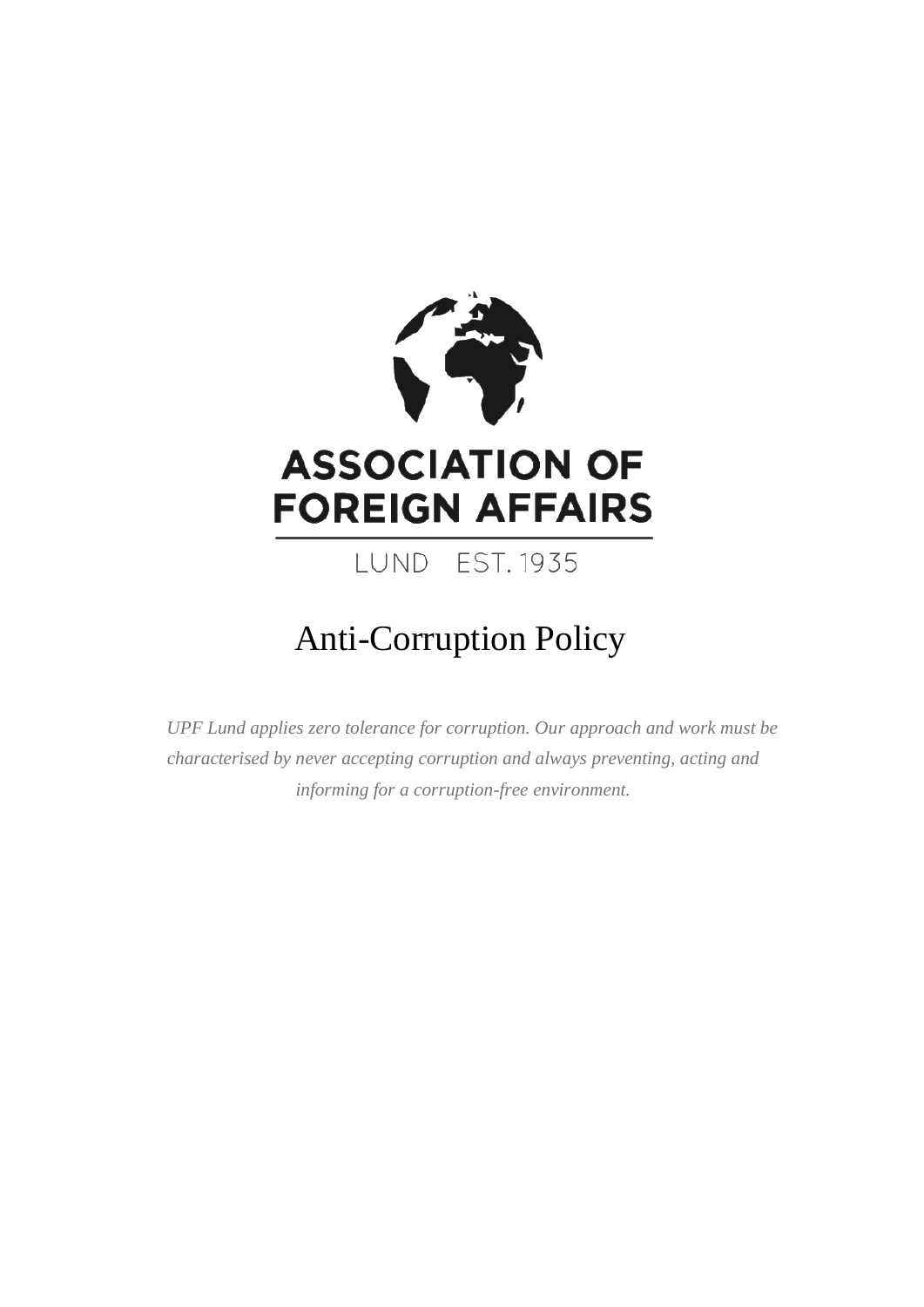# **CONTENT**

| <b>PURPOSE</b> |                                    | 3                       |
|----------------|------------------------------------|-------------------------|
| 1.             | <b>DEFINITION</b>                  | 3                       |
| 2.             | <b>HOW TO DEAL WITH CORRUPTION</b> | 3                       |
| 2.1            | <b>Prevention</b>                  | 3                       |
| 2.3            | Unacceptance                       | 3                       |
| 2.4            | <b>Information</b>                 | 3                       |
| 2.5            | <b>Action</b>                      | 3                       |
| 3.             | <b>PROCEDURES</b>                  | $\overline{\mathbf{4}}$ |
|                | <b>4. CONTACT INFORMATION</b>      | $\overline{\mathbf{4}}$ |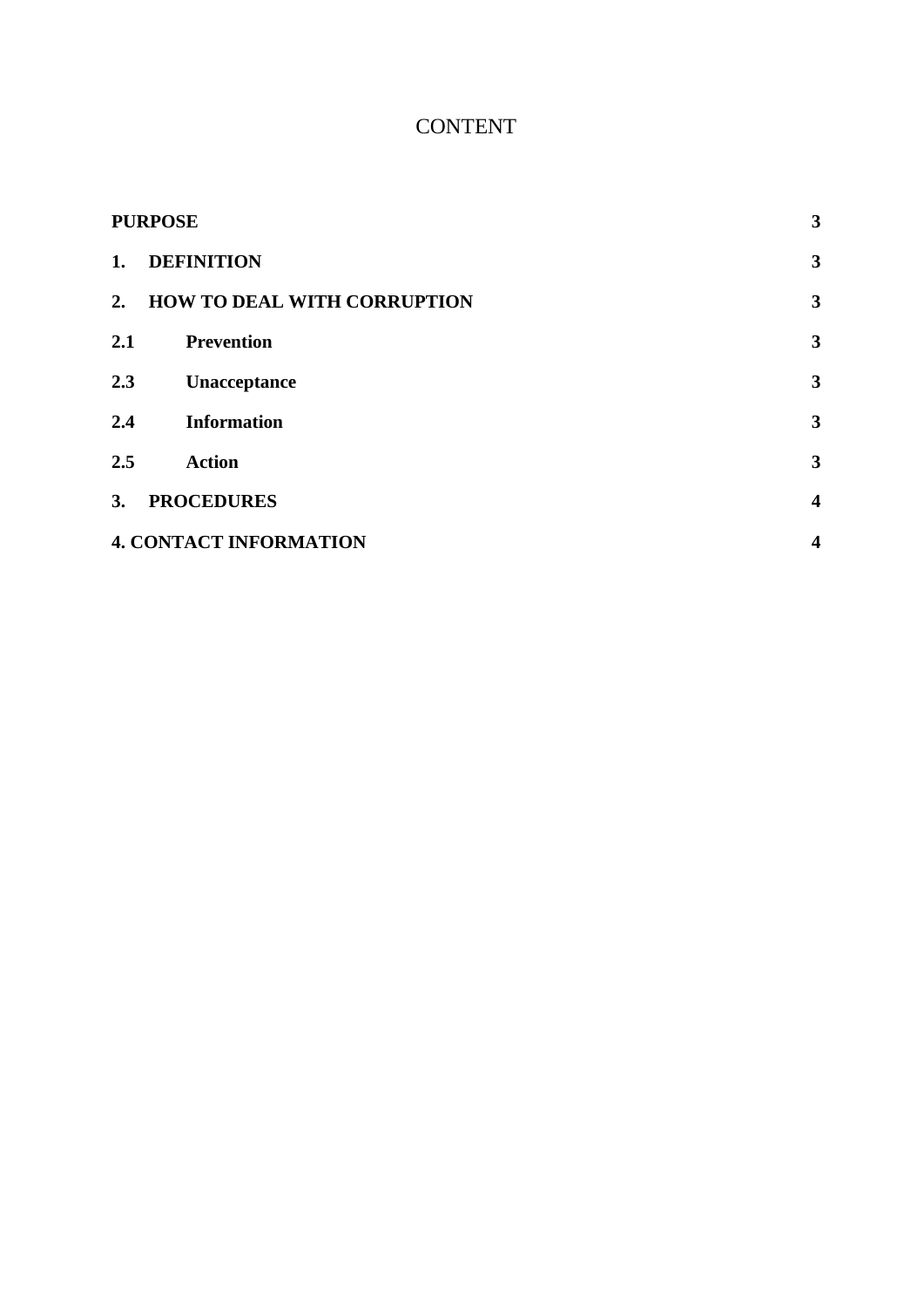### <span id="page-2-0"></span>**PURPOSE**

This policy is meant to be a tool for preventing corruption within the organisation.

## <span id="page-2-1"></span>**1. DEFINITION**

UPF Lund, similar to its umbrella organisation The Swedish Association of International Affairs (UFS/SAIA), follows SIDA's definition of corruption, which is: "misuse of a mandate, of power or of a position for undue private profit. Corruption includes, but not exclusively, bribery, blackmailing, bias and nepotism". This is a translation from the Swedish version. In case of conflict, the Swedish version is the predominant version and reads: "missbruk av förtroende, makt eller position för otillbörlig vinning. Korruption innefattar bland annat mutor, bestickning, utpressning, jäv samt nepotism"

# <span id="page-2-2"></span>**2. HOW TO DEAL WITH CORRUPTION**

- <span id="page-2-3"></span>2.1 Prevention
	- UPF Lund should continuously work on preventing corruption within the association. Any potential occurrence of corruption shall be prevented within the Board of the Association, the Committees, Project Groups as well as partnerships and other third parties.
- <span id="page-2-4"></span>2.3 Unacceptance
	- Corruption is never accepted within UPF Lund.
- <span id="page-2-5"></span>2.4 Information
	- Always inform what UPF Lund stands for and its values.
	- Suspicion or hint of corruption from a person/people in positions of trust must be reported to the President and/or the Auditor of the Association.
	- The President/Auditor is obliged to immediately bring the information to the Board.
	- In case of suspicion is brought against the entire Board, the member shall report its suspicion to the Auditor.
- <span id="page-2-6"></span>2.5 Action
	- In case of suspicion or hint of corruption the Board is obligated to make a plan for how to proceed in this matter.
		- A working group shall be appointed by the Board to make enquiries about the suspicion that has been raised. This working group shall consist of two (2) to three (3) people who are not under the suspicion of corruption and at least one should be a board member.
		- The working group must as soon as possible report back on the action plan to the Board, but no later than three (3) weeks after being appointed. The